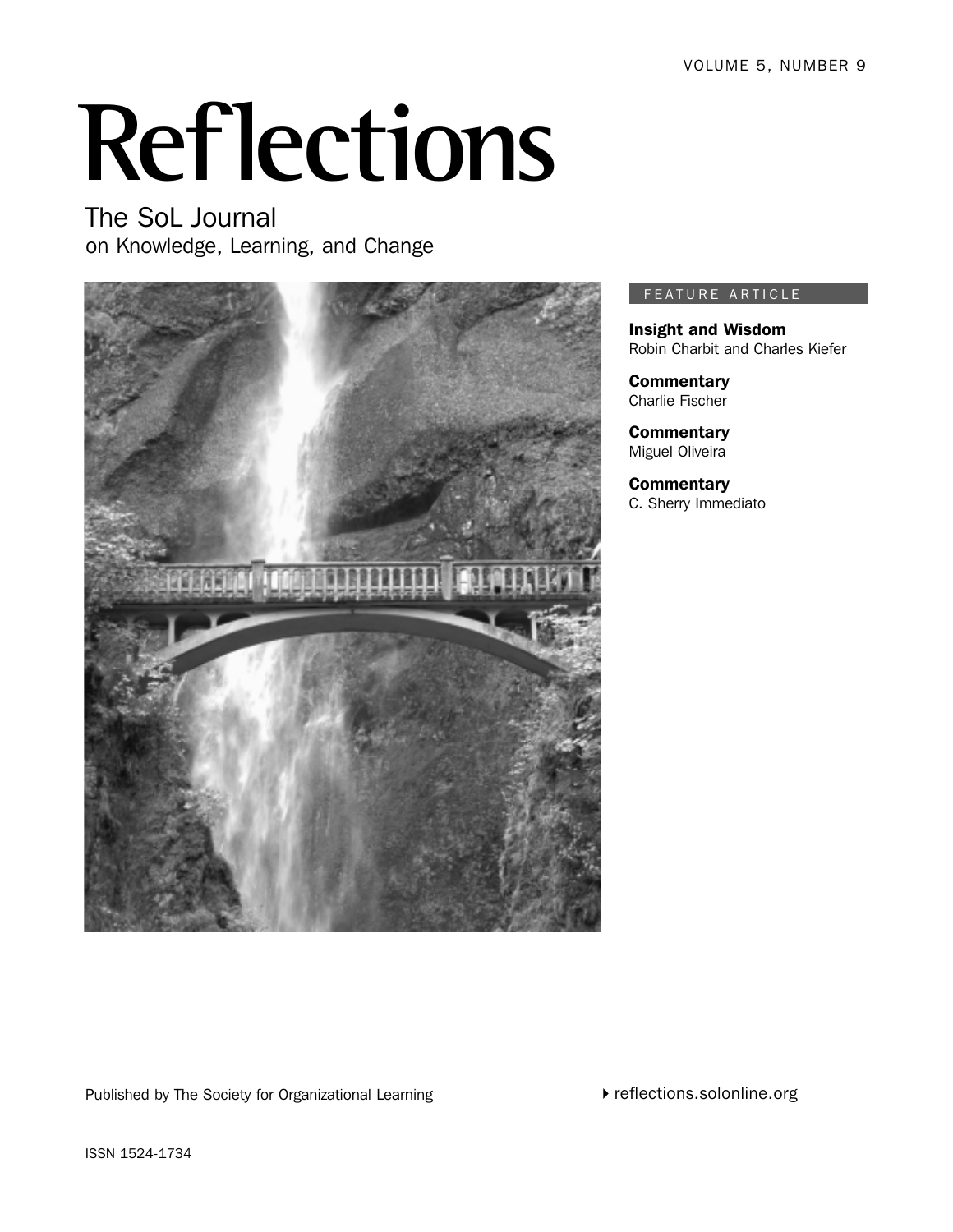# Insight and Wisdom: New Horizons for Leaders

By Robin Charbit and Charles Kiefer



Robin Charbit



Charles Kiefer

Organizations invest heavily in skills assessments, executive coaching, and other programs to develop leaders. Often lost in these training regimens is one of leadership's most essential tasks: expanding people's capacity for high-quality thinking. Though they're critical to the success of all organizations, we seldom stop to examine our individual and collective thought processes. In this issue,

Robin Charbit and Charles Kiefer call on us to do just that. By becoming aware of our mental states, and learning to step back and quiet the mind, we can elicit fresh thought almost at will and, the authors say, with profound results. Embedding that skill in an organization can be a leader's real legacy. Think about it.

*— Paul M. Cohen, Senior Editor*

An essential role of leaders is to activate the inherent intelligence and wisdom of their organizations. All leaders have seen the benefits of clear and fresh thinking in their teams and organizations, and in their own work and lives. Yet many of the leaders we speak with report that their teams rarely perform at a level equivalent to or beyond "the sum of the parts." They have all too frequently seen bright and extraordinarily well-educated people set strategies and make decisions that yielded genuinely bad outcomes, often on the basis of what was viewed at the time as good logic.

In late 2002, we set out to see whether the application of a few simple ideas and methods could dramatically improve the presence of insight and wisdom in executive decision making. Our hypothesis was that with increased frequency, strength, and traction of insights, thinking would improve, as would the resulting decisions. Individuals and their organizations would ultimately show enhanced performance. We also expected that as insight grew in individuals, they would exhibit better personal and business judgment – what we commonly call wisdom. In this article we'll discuss the results of the first 18 months of this effort.

Everyone has had the experience of a striking insight that comes out of nowhere, yet almost instantly clarifies or resolves a seemingly intractable problem. Moments of insight can be found in the development of an enduring, unusual, and differentiated strategy, a breakthrough invention, or the commitment to a high-aspiration goal. Curiously, these insights generally occur in the shower, on vacation, while running, or on waking, but disappointingly, not during the pressure of a normal workday when they are, perhaps, most needed.

The approach we developed and tested, which we call Insight Thinking Methods (ITM), enables individuals, alone or in teams, to precipitate higher-quality insights with greater frequency and in the business setting. We applied the methods primarily to formulating business strategies and solving vexing problems that had persisted for a long time and defied previous attempts at solution. With the use of ITM, managers reported having more fresh ideas and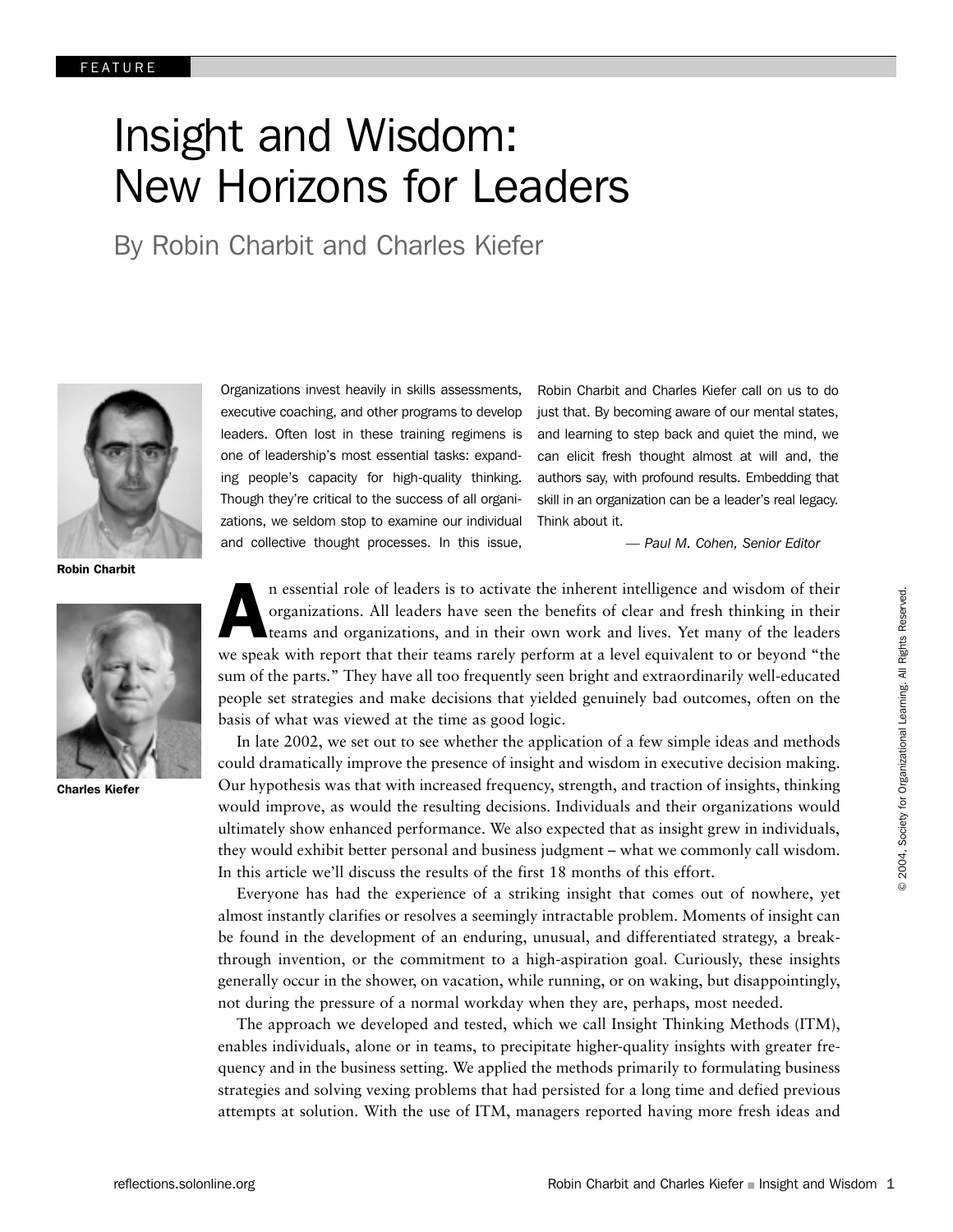better business judgment. They were less likely to make mistakes, and they were more able to understand and appreciate the new ideas of others and to help others think more clearly. Breakthroughs in thought, and ultimately in business results, required only a fraction of the time and resources more typically spent.

# Outcomes of Better Thinking

A review of nearly 20 applications of Insight Thinking shows some common factors and some very agreeable business results. In many cases an insight appeared to flow directly from the application of these methods. In others, it became embedded in existing work and social processes, and results were achieved – through an enormous amount of work done by many people – using additional methods. In such cases Insight Thinking served to amplify, accelerate, and lubricate the work. The frequency of positive results is unprecedented in our experience but is unsurprising in one respect. When people improve the quality of their thinking – when they become, in effect, smarter – the effects spill over into every aspect of their work, personal lives, and relationships. In the workplace, the characteristics of Insight Thinking include:

- Rapid Pace. Project durations were shorter in some cases as much as  $80\%$  and there were a few examples of a breakthrough solution occurring during the kickoff meeting. For example, in 15 minutes the executives of a \$1-billion, food-ingredients company resolved a structural problem with their Asian joint venture that had defied solution for the previous six months. In another company, manufacturing executives created, evaluated, and converged on a new organizational structure for their several-thousand-person organization in six hours.
- Reduced Resource Requirement. Less money and fewer people-hours were used compared with similar efforts in the past. In one case four executives reduced the annual \$250 million R&D budgeting decision from a historically contentious, six-month process to a 45-minute meeting.
- Commitment, Confidence, and Ease of Implementation. In every case, commitment was intrinsic and implementation followed with less-than-normal need for monitoring, management, revisiting of issues, and re-launches. Moreover, people typically developed increased confidence for success in the task at hand and for the company as a whole.
- Enhanced Teamwork and Group Effectiveness. Meetings were more focused and productive, with fewer off-point comments and less repetition. People fixed or aborted meetings that weren't going well. They discussed tough subjects easily, even in large, typically difficult meetings, and maintained or recovered their equanimity when differences arose. For example, by the end of a six-week review of their strategy and associated issues, a self-declared dysfunctional management team had become collaborative, synergistic, and recommitted to that strategy. Two months later, when their parent company went through the upheaval of a new CEO (and associated across-the-board cost reductions), the team remained on course and produced their best financial performance ever.

In general the results attained were of higher quality than was expected, sometimes surprisingly so, whether a result was the clarity of the strategy (simple, obvious, novel, hard to copy, or more resilient); the impact of the solution (dollars produced); or the degree of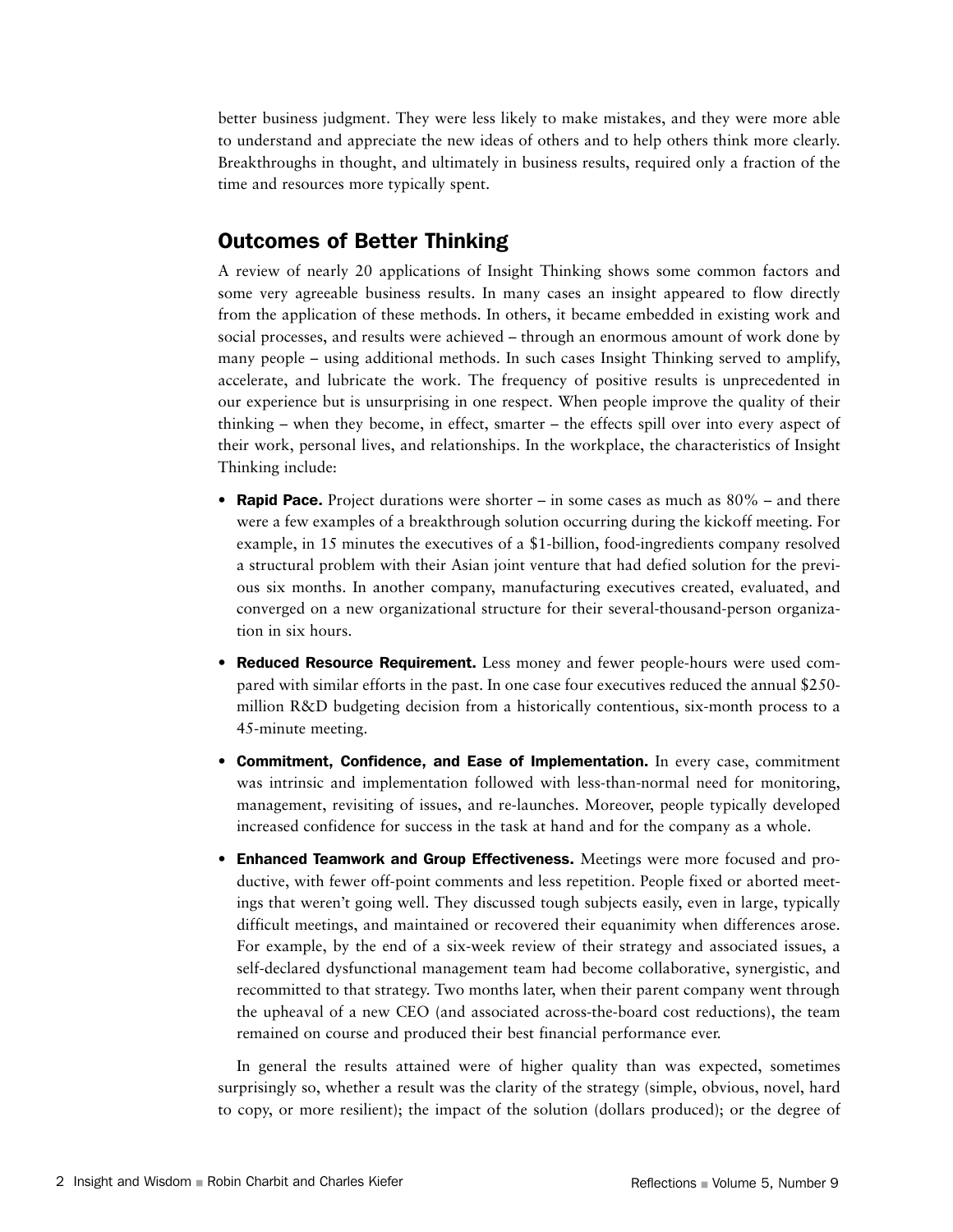alignment and agreement. By the end of the process, problems or issues came to be viewed with greater clarity and coherence. Usually the solution became obvious, simple, and easy to implement, and in nearly half the cases, problems simply dissolved and therefore did not require further attention or action. In most cases Insight Thinking was acquired rapidly; 30 minutes of exposure often had a dramatic effect.

# What Is Insight?

Insight can be said to be a particular form of "fresh thought." If you reflect for a moment, you will notice that much of our thinking is reviewing, reusing, and rethinking thoughts we've already had. For convenience we'll term this "memory-based thought." Much of our education has been oriented to memorizing and absorbing facts and methods so that they can be recalled and applied when new problems are encountered. Memory-based thought is very useful when the answer to the new problem is already known or when it can be discovered by a known method using known facts.

Fresh thought is less frequent and noticed than memory-based thought, and is merely a thought (whether good or bad) you've never had before. Some fresh thoughts can be illuminating and generative; others can be erroneous. Regardless of type, fresh thought carries with it a recognizable, lighthearted, energizing feeling, which we will later show to be important. Most people will recognize and remember low- and high-quality fresh thought.

# The Nature of Insights

An insight is a high-quality fresh thought and shows you some truth or solution that you'd been missing. Insights feel "right" and are satisfying and pleasing – much like the feeling you get when you intuitively find the place for that strangely shaped piece in the puzzle with which you've been struggling. Often, they permanently change your fundamental understanding of the situation at hand. Remember the time in school when, despite the teacher's

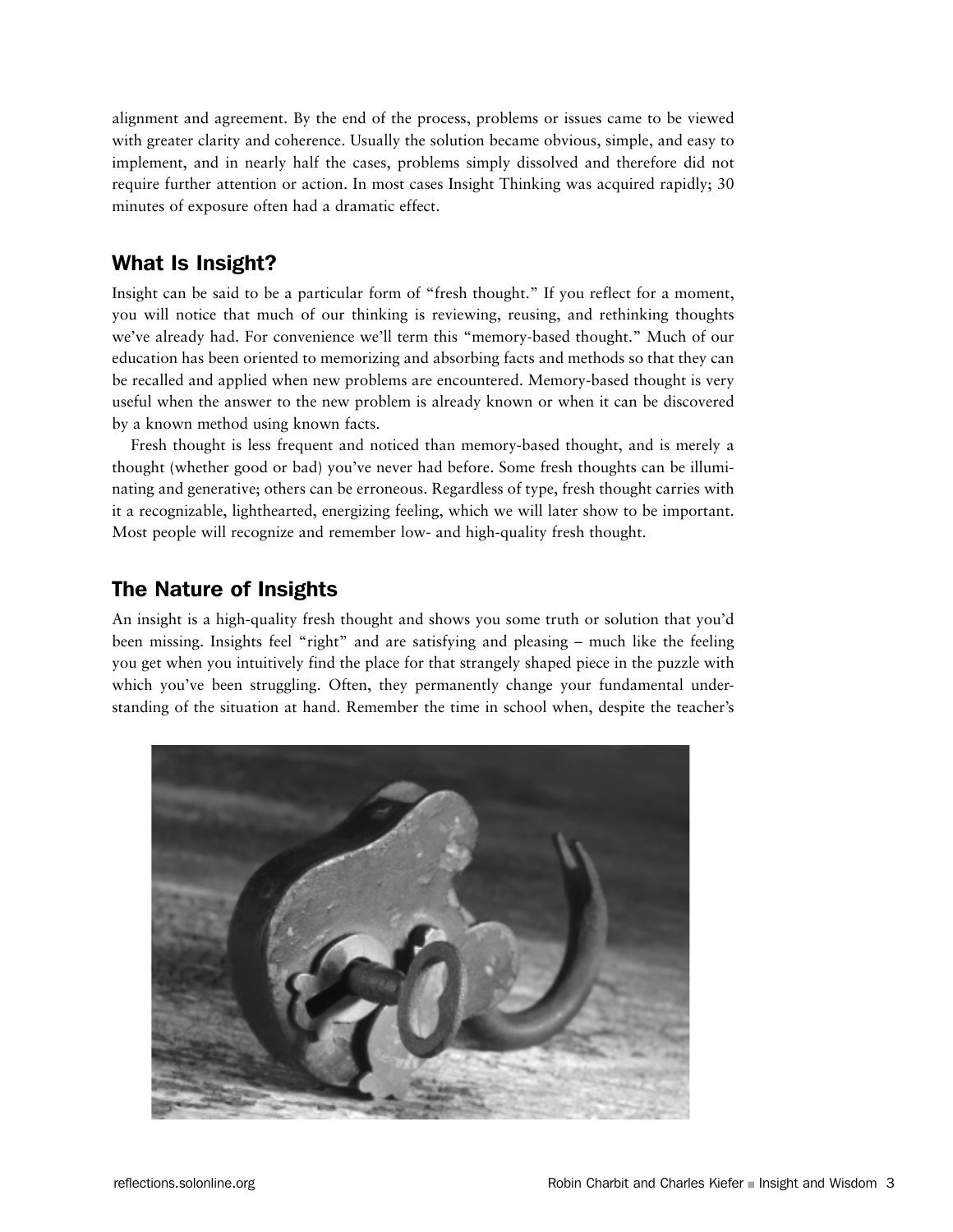best efforts and frequent repetition and explanation, you just didn't "get" what was being explained to you? Then, all of a sudden, it was clear to you. Insight is like the bird in the tree that you cannot see until someone leads your eyes to the branch. It wasn't there (even though it was) and now it is!

Insights can be small – your intuitive discovery of a new and effective short cut in your word processor program, or a slight shift in the way you hold your golf club, for example.

*An insight goes beyond an intellectual understanding – the ability to repeat an idea that someone else has articulated, or to follow a set of rules or a prescription.*

Or they can be life-transforming epiphanies, such as Einstein's Theory of General Relativity, which he described as "the happiest thought of my life."

An insight goes beyond an intellectual understanding – the ability to repeat an idea that someone else has articulated, or to follow a set of rules or a prescription. With deeper understanding, you become fluent enough with the idea that, for example, you can participate in an unstructured, free argument or compare and contrast the idea with others. The idea is still really someone else's, but you are on

your way to being generative. Then, in an unpredictable moment, when you experience the idea in a more intense or integrated way; it becomes yours. Your understanding going forward is irrevocably altered. Your understanding of everything in the past can change as well – often so much that you can no longer see the idea in the old way.

## Increasing Insight

There is little doubt that insights are good. So how do you have more of them? The simple answer is to spend more time in a state of mind that is conducive to having insights. That state of mind has a flowing feeling to it. Each thought flows into the next at a nice tempo and in its own time. There is no pressure, no rush, and no urgency. There is a sense of space between each thought – a breath, a pause. In each of these spaces is the possibility for a fresh thought. In a sense, the spaces between thoughts are the source of insight. If there are no spaces, there is little possibility of insight. Much of the thinking of people with a primarily Western background and lifestyle has the quality of being forced or pressed. Each thought is crushed into the next. When we want to solve a problem, we step on the gas and try to power through. When we're engaged with this quality of thinking, though it might seem normal, the possibility of insight is reduced or eliminated.

In contrast, insight-rich thinking is probably more consistent with the "flow" state written about so often in the context of sports or the performing arts. One subtle difference is that what we term Insight Thinking does not always have that "peak experience" feel to it that people associate with being "on" or "in the zone." It is more akin to a gentle walk home along a familiar route. It is easy, peaceful, and unlabored.

To increase the frequency of insight you simply want your thought to flow more often. The good news is that this "insight state of mind" (calm, clear-headed, focused) is so basic and natural that you return to it, almost without noticing, when you're not thinking in other ways. In any moment that you aren't in that state of mind, you have somehow, and in a way unrecognized by you now, thought your way out of it. To return to that state all you need do is stop thinking your way out of it! One colleague likens the phenomenon to holding a basketball under water. The natural state is for the ball to float effortlessly on the surface,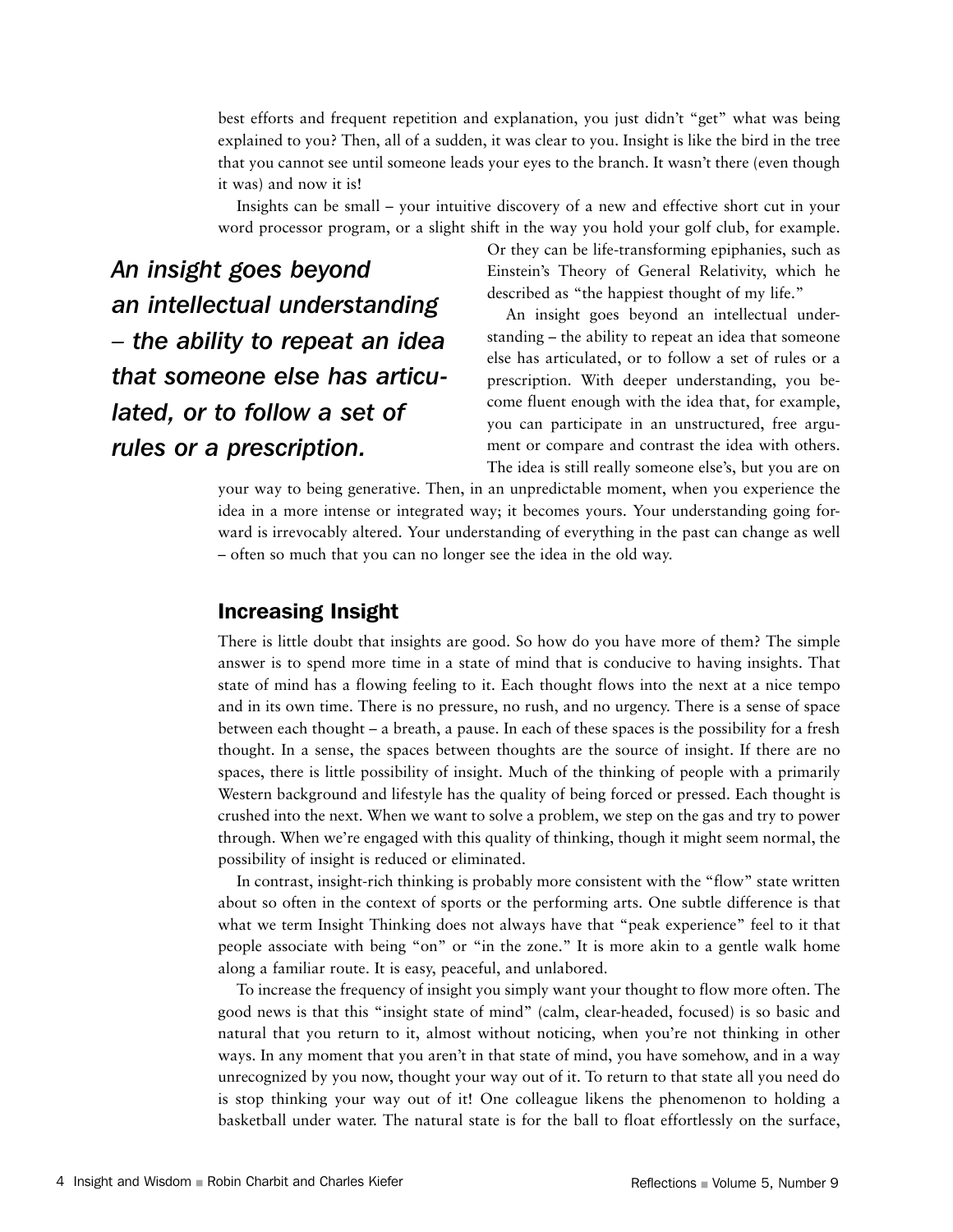

whereas keeping it submerged requires work. In a similar way, it takes mental work to "lower" one's state of mind and be out of flow. Just noticing that and, if necessary, stopping whatever you were doing, naturally returns your mind to a calmer, quieter state. This stands in sharp contrast to much else we do, wherein the desired state requires us to do more, not less.

# Dropping Out of an Insight State of Mind

While simple in concept, fresh thinking can prove challenging for at least two reasons. First, while memory-based (and other repetitive) thinking can be useful for certain things, the problem is that it becomes self-reinforcing – almost demanding that we use it more and more, past the point of usefulness. It becomes a habit and dominates. Memory-based thinking is useful; the unmindful habit of its use is not, because unconsciously it disconnects us from access to insight. Even the most analytic of us knows this. While often employing rigorous analytic thinking, great performers in all fields report that their best insights and solutions to problems generally occur when they stop, relax, and shift their focus, often to some unrelated thing. Consider that it's rather like a muscle: both the relaxed and contracted states are good, but the power of contraction requires the periods of relaxation. It would be exhausting and debilitating to go around all the time with contracted muscles. Likewise, you want to be able to move freely between flowing, fresh thinking and memory-based thinking. In this regard, the insight state of mind is similar to the "mindfulness" of many religions – a state of bearing witness to the quality and content of thought.

Second, when those unfamiliar spaces of nothingness between thoughts show up, many of us get uncomfortable or even anxious. It's like not having the answer when we think we should. To resolve the discomfort, we immediately – and often unconsciously – fill the gap with a memory-based thought and thus destroy the possibility of seeking out the mental silences, dwelling in the unknown, and uncovering an insight.

Most of the time, however, we're not in an insight state because we're distracted out of it by insecurity, frustration, disappointment, anger, worry, or physical fatigue. (Note that all of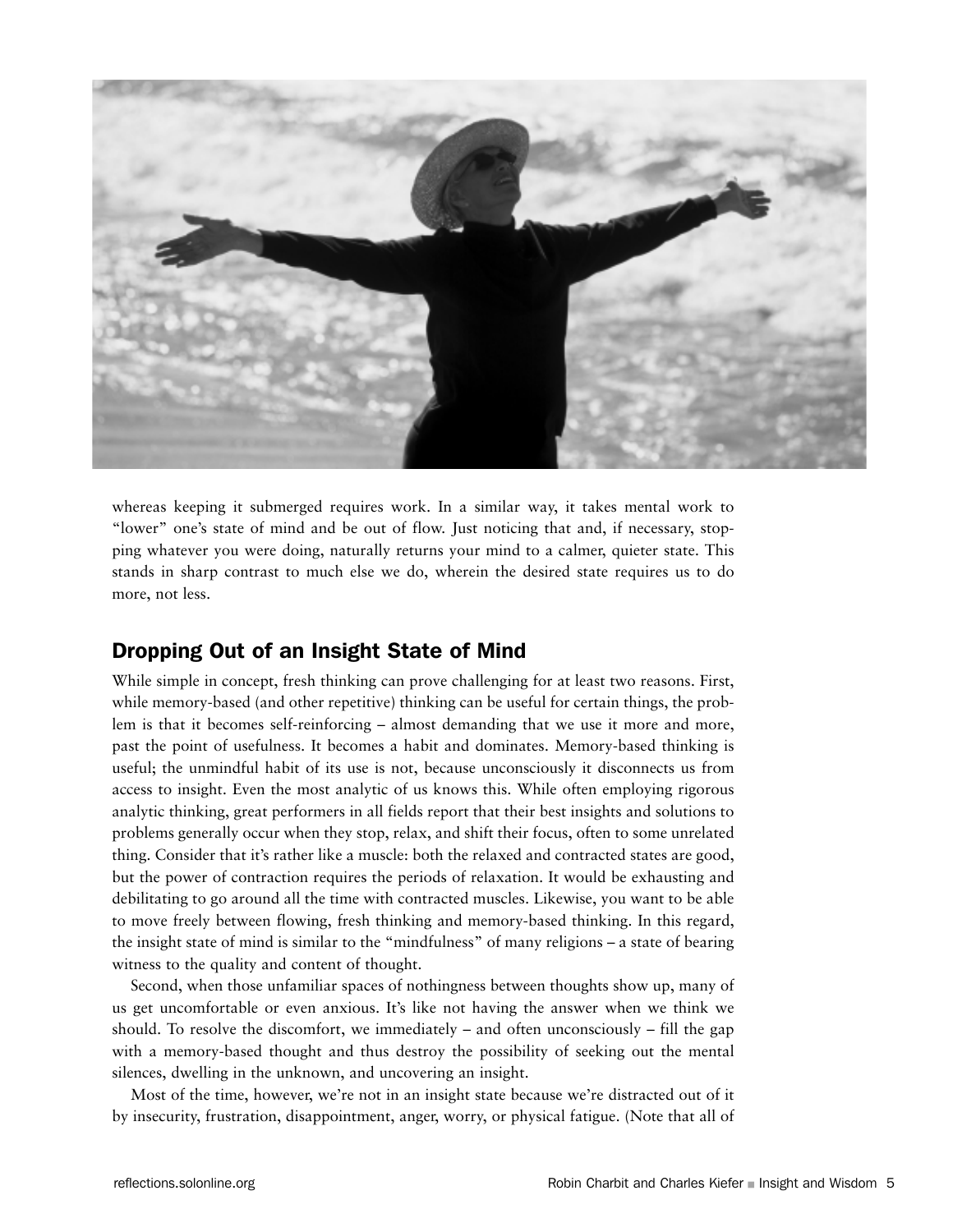these states, perhaps save the last, are ultimately also thoughts – and all of us can change our minds even when it doesn't seem like we can.) We enter into these unproductive states in a virtually infinite number of ways (a bad weekly report, a lost sale, an angry colleague, long hours, and the like) and generally without recognizing that we have. Once in, we press through primarily by exclusive use of analytic thought. Unknowingly, the more we press on, the more we lower our state of mind. We are then far less creative and tend to make more mistakes. And since the strategies we formulate to escape the situation are the products of a low-quality thinking process, they are not very likely to be successful.

# Returning to an Insight State of Mind

Many people are so habituated to these psychological experiences that they don't even realize they are caught in them. Others have devised clever methods for changing their thinking, such as replacing negative thoughts with positive ones or initiating a distraction. But it's hard and never-ending work to use the mind to outfox the mind. The good news is that it turns out to be unnecessary. Fortunately, we come equipped at birth with a barometer for high-quality thought – the presence or absence of what we'll term simply a "good feeling." By good feeling, we mean that inner satisfaction you experience when, all of a sudden, you solve the problem you've been stewing on or something becomes obvious. Your head is clear, your thinking feels sharp, and you are present and appreciative. All feels right with the world. There are many other good feelings (triumph over an adversary, completion of a task, etc.), all of which are valid and most of which are good to have, but they are not what we mean by good feeling as it pertains to an insight state of mind. When this "naturally right" inner feeling is present, you are probably connected with your inner wisdom; when you are feeling cloudy, confused, pressured or angry, you're probably not.

# Insight Thinking Methods

People do all sorts of things to get into an insight state of mind. Some go for a walk or run. Others go on vacation. Or garden. Or pray. Or take a long bath. Or play the saxophone. In the office, when stuck in a bad frame of mind, one might stand and stretch, or go to the window and watch the clouds, the traffic, or the skyline. Any and all of these can work, but none works for everyone or all the time. If something did, it probably would have been discovered by now. In Western society, we are predisposed to want to learn techniques we can apply as needed. However, there are many things, and Insight Thinking is one, that do not work as a predefined or structured process (for example, listening to music, looking at a picture, going for a walk, or romancing a partner). You might use certain methods from time to time, but they will be specific to you and you will use them when it feels right or makes sense rather than routinely or by prescription.

# "It's About the Principles"

Insight Thinking is more an understanding of and sensitivity to a set of principles (or working premises) than a set of techniques. From these principles the method or technique arises naturally and spontaneously, as often happens in sports or the arts. Great basketball players clearly have an intrinsic understanding of the principles, rules, strategies, and mechanics of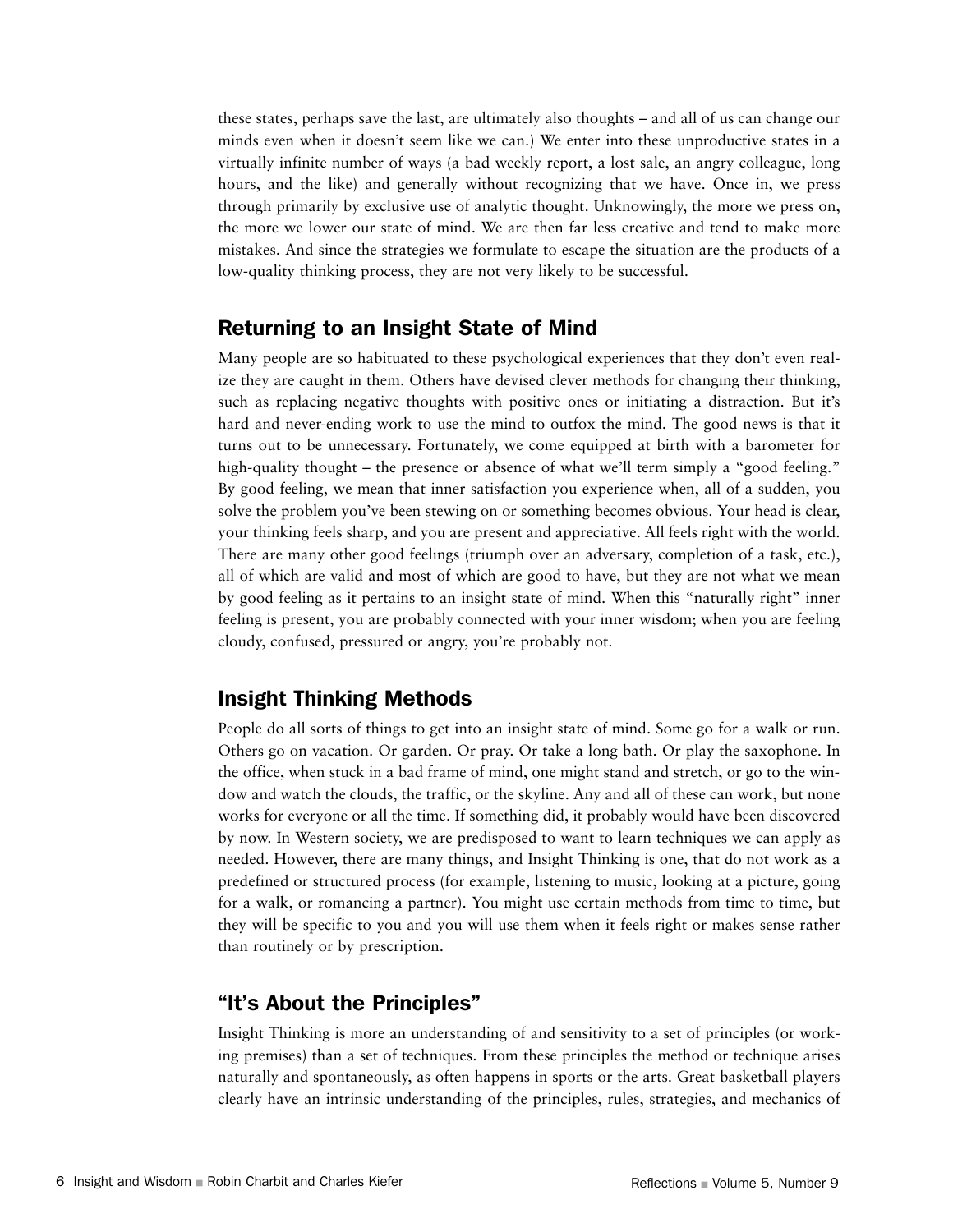their game. But their play is dictated by what is required in the moment, and often without much conscious thought. It is similar with Insight Thinking. From the principles comes behavior (already learned or newly invented) appropriate to the moment and much more potent than script.

Our two major premises are:

- 1. When the mind is calm, at rest, and unpressured, it is most open to fresh thought and insight.
- 2. As we come to insights into how thought forms our personal experience, we are less and less distracted from that calm state, and return to it with relative ease when we get off track.

The essence of Insight Thinking, then, is to maintain an insight state of mind as you work on and seek insights into problems or issues. You keep your eye on the quality of your thought and at various points you have insights – into the problem itself and into how thought personally works for you. You may have

# *When the mind is calm, at rest, and unpressured, it is most open to fresh thought and insight.*

noticed that when you're thinking of buying a new car, it is common suddenly to start noticing more cars on the road like the one you're considering. Analogously, when you know that an insight and a state of mind are what you seek, you will notice insights more readily and the state of mind will tend to show up more often. In a similar manner, just noticing the loss of the good feeling will set you back on the path to a clear mind in the same way you naturally make the correction of moving back when you have drifted out of your lane on the highway. "Noticing and shifting back" is as simple as that, and with a little bit of awareness and experience it becomes easy and second nature.

Your mind settles down and naturally seeks a quiet state without your conscious attention to the task. Thereafter, everything seems to handle itself; the natural or innate intelligence of the mind is allowed to operate and you become immunized against disturbance and distraction. (People seem instinctively programmed to know what to do to access an insight state of mind and to occupy that state of mind with increasing frequency.) Moment by moment there is greater awareness of thought. The good-feeling state becomes more habitual – the new normal – and its absence then becomes quickly noted and a natural correction spontaneously occurs.

Sometimes this shift of habit occurs in a flash; at other times it takes a while. For most people, it requires attention, patience, and practice. Fortunately, practice is not onerous. It feels good physically and psychologically and is accompanied by creativity, better ideas, fewer mistakes, and natural good judgment. You just live life and do your best to find your way to the good feeling.

The Insight Thinking principles can be learned and practiced individually, during team meetings, or both. It is generally sufficient to have individuals engage in a couple of 75-minute conversations in which they look for insight on current business problems. In a group, the principles can be taught in a few half-hour sessions interspersed throughout a day and alternated with "supervised" practice on a real problem or issue. In both cases the idea is to help people surface and reconnect with their personal insight states of mind, perhaps by reflecting on and sharing a past experience or two that involved insight.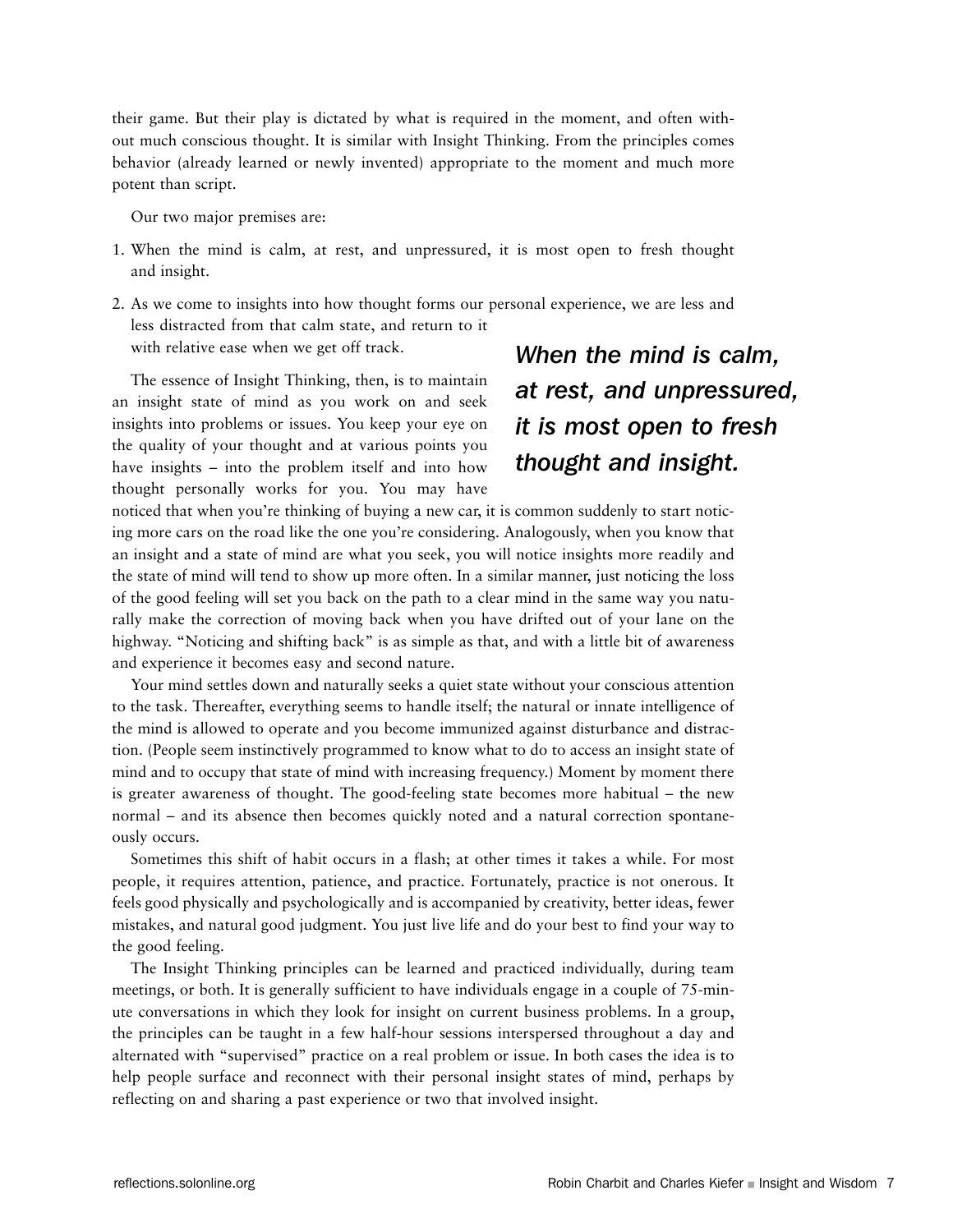

Once people see for themselves that this state is desirable because their quality of thought is higher, it is a matter of practice until the "feel" of the insight state takes root. There can be benefits to creating structures that work like memory aids to help maintain awareness of the state of mind. These structures are things that surface and break prevailing thought patterns or cause a moment of reflection, like looking for insight when things seem to get sticky, establishing new team norms, or taking a break when things get thick.

# Insight Thinking in Teams

When people quite naturally get engrossed to the point of distraction in the subject of their discussion, thought quality can deteriorate without their noticing. For this and a host of other reasons, it can be particularly challenging for a team to see its thinking. When others in a group are familiar with Insight Thinking there are multiple sentinels, increasing the likelihood that someone will notice when a meeting has gotten heavy, labored, or otherwise off the rails. Only one person in a good state of mind is needed to pull the emergency brake. Often, the mere remark that "the good feeling is gone" is sufficient for peo-

ple to recover their bearings and take the conversation in a new or better direction.

While not a requirement, it can be quite useful to have a person who is experienced with Insight Thinking focus on the quality of the conversation. This person avoids involvement with the content of the discussion and is, ideally, someone who does not think about the problem or issue in the way team members do. Though it is certainly possible for team members to perform this function, it is generally more difficult in early stages of learning Insight Thinking, or when the subject becomes heated. If you're in this role, remember: helping to activate Insight Thinking doesn't require that you have the answers. Others will.

# The Promise for Leaders

It is generally held that the world is speeding up and that the way to deal with that is to think faster and harder. Our experience during the past 18 months is that this is at best only partially true. It can be a great advantage for leaders to slow down thought and to mitigate the tendency to think fast and furiously.

So far, we have not found a problem whose solution required resources that people did not already have. Being stumped by a big problem is a function of mental stress rather than of the "size" of the problem; and the size of a problem is solely a function of thought. Inherent creative capacity and wisdom seem essentially unlimited, and will rise to every occasion if they are allowed to. They do so in the worst of times – and particularly at the very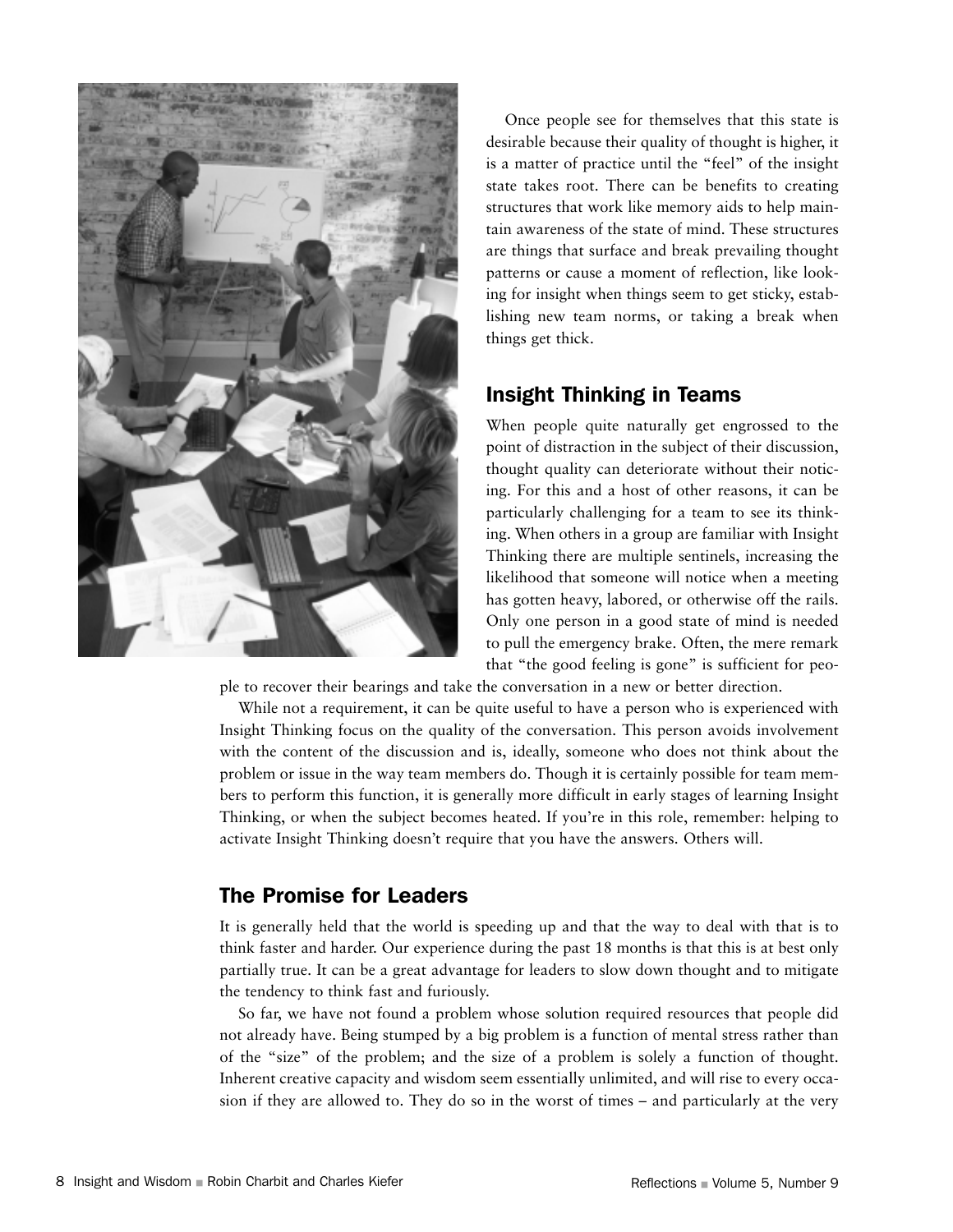time they are needed. Psychologists have long known that people always can find their way. We have found this to be true for organizations as well.

In a world in which all organizations must encourage innovative thinking from all quarters, we believe Insight Thinking holds great promise for leaders. Consider the potential returns: What is the value of increased frequency of fresh new ideas by your staff? Imagine that one special idea that creates a new horizon for your team or enterprise or that causes your worst, most persistent problem to vanish. What would you pay for your organization not to have made the two biggest mistakes of the past five years? And finally, what is the value of better business judgment and acumen, particularly when multiplied by your entire team and any or all of your colleagues?

### Acknowledgements

We are indebted to many thought leaders in the fields of psychology and human development, especially Dr. Annika Hurwitt Schahn *(www.optimaliving.net)* and Dr. George Pransky *(www.pranskyandassociates.com)*.

### Resources

For further information on the bases of Insight Thinking Methods, see:

Pransky, George S., *The Renaissance of Psychology* (New York: Sulzburger & Graham Publishing, Ltd., 1998). More accessible is Dr. Pransky's CD set, *The Foundation of Mental Well-Being*.

Carlson, Richard and Bailey, Joseph, *Slowing Down to the Speed of Life* (New York: HarperCollins, 1997). This is an earlier, popular book.

Mills, Roger and Spittle, Elsie. *The Wisdom Within* (Edmonton, AB: Lone Pine Publishing, 2001). Mills's and Spittle's Health Realization Institute has focused with great success in using these methods in community empowerment, drug rehabilitation, and in prisons (*www.healthrealization.com*).

### ABOUT THE AUTHORS

**Charles Kiefer** founded Innovation Associates (IA) in 1976 to develop and apply new ways to improve organizational thinking, learning, alignment, and change. The firm's work provided a basis, in part, for IA cofounder Peter Senge's *The Fifth Discipline*, published in 1990.

### *CFK@InsightManagementPartners.com*

Robin Charbit is a chemical engineer, seasoned business manager, and consultant. He has worked for Exxon and for Arthur D. Little, where he led the North America Chemicals Practice. In 2002 he cofounded Insight Management Partners, with Charles Kiefer, to focus on executive insight and decision making.

### *RC@InsightManagementPartners.com*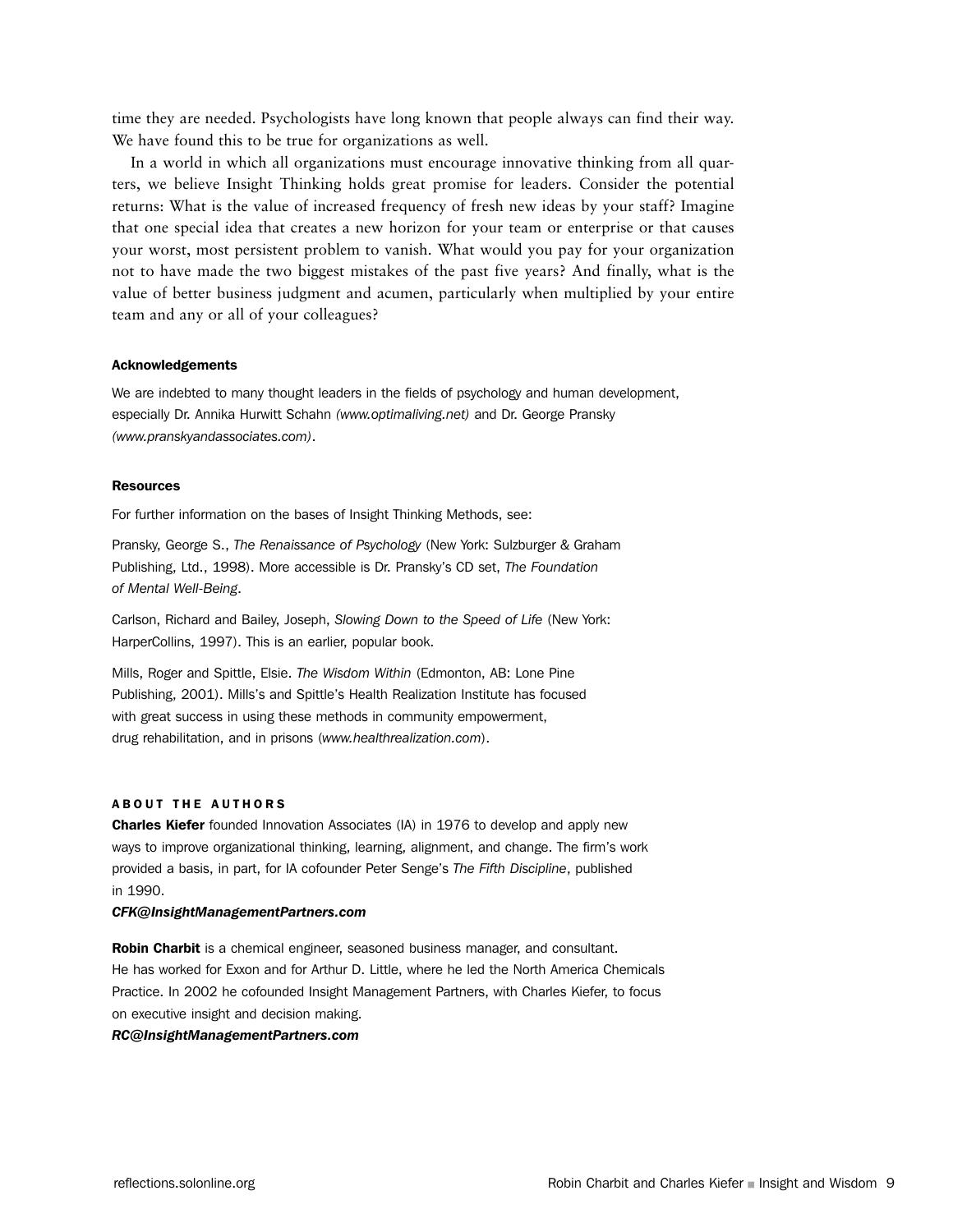# **Commentary**

*By Charlie Fischer*



Charlie Fischer

To many executives, the authors' discussion of Insight Thinking might seem overly simplistic or "soft." After all, to get great business results you need talented people with good analytic abilities and good data. But people often forget that *how* you make decisions – how you think – is also important. In that regard, the article addresses a significant business dilemma. As managers, we are under such pressure that we often don't use quality thinking. We rush through the mechanics of decision-making and don't give our minds the chance to reflect as well as we might. At Dow AgroSciences we generated hard results by paying attention to better thinking. A psychologist looking at the process would say that there was nothing soft about it.

For me, the impacts of Insight Thinking were both personal (what I was able to learn and do as a leader) and organizational (the results the company was able to achieve). At a personal level, Insight Thinking allowed me and others to change our perspectives and improve our relationships easily. For some time, our executive team had been friendly but not very effective. When I was honest with myself – which Insight Thinking helped me to be  $-1$  saw that I was the one who most needed to change. My strongwilled style – which, in part, got me the CEO job – hindered my ability in meetings to get the best thinking from myself and from my staff. I'd invite discussion of tough issues, but then would challenge those who disagreed with me and vigorously defend my position. This quickly stifled critical thinking and the free exchange of ideas.

As we assimilated the principles of Insight Thinking, I learned to become much more open, and we all spent more meeting time in a better frame of mind. That directly helped us work more effectively, both as individuals and as a group. I was amazed by people's increasing comfort and confidence in questioning me and each other. We generated better ideas in which everyone felt greater ownership. That confidence and sense of ownership contributed significantly to improved business performance.

At the time, our firm was facing a declining market and heavy overseas competition. We had developed a new strategy and set aggressive financial goals that many on the executive team, and in most of the rest of the organization, believed were unachievable in our twoyear timeframe. In just a few months of our training, this disbelief faded and a vision took root in its place. Ultimately, our organization found implementation surprisingly straightforward and unencumbered. Like most other companies, ours traditionally had been all about the data – and of course, data are important. But our biggest challenge was engaging and motivating everyone to do what we knew we had to do. Data alone would not do it; attitude and understanding were key.

Before our use of Insight Thinking, internal surveys showed that employees didn't know what our strategy was, though we felt we were telling them all the time. Nearly one year later, we had our highest survey marks ever, with near-universal understanding and acceptance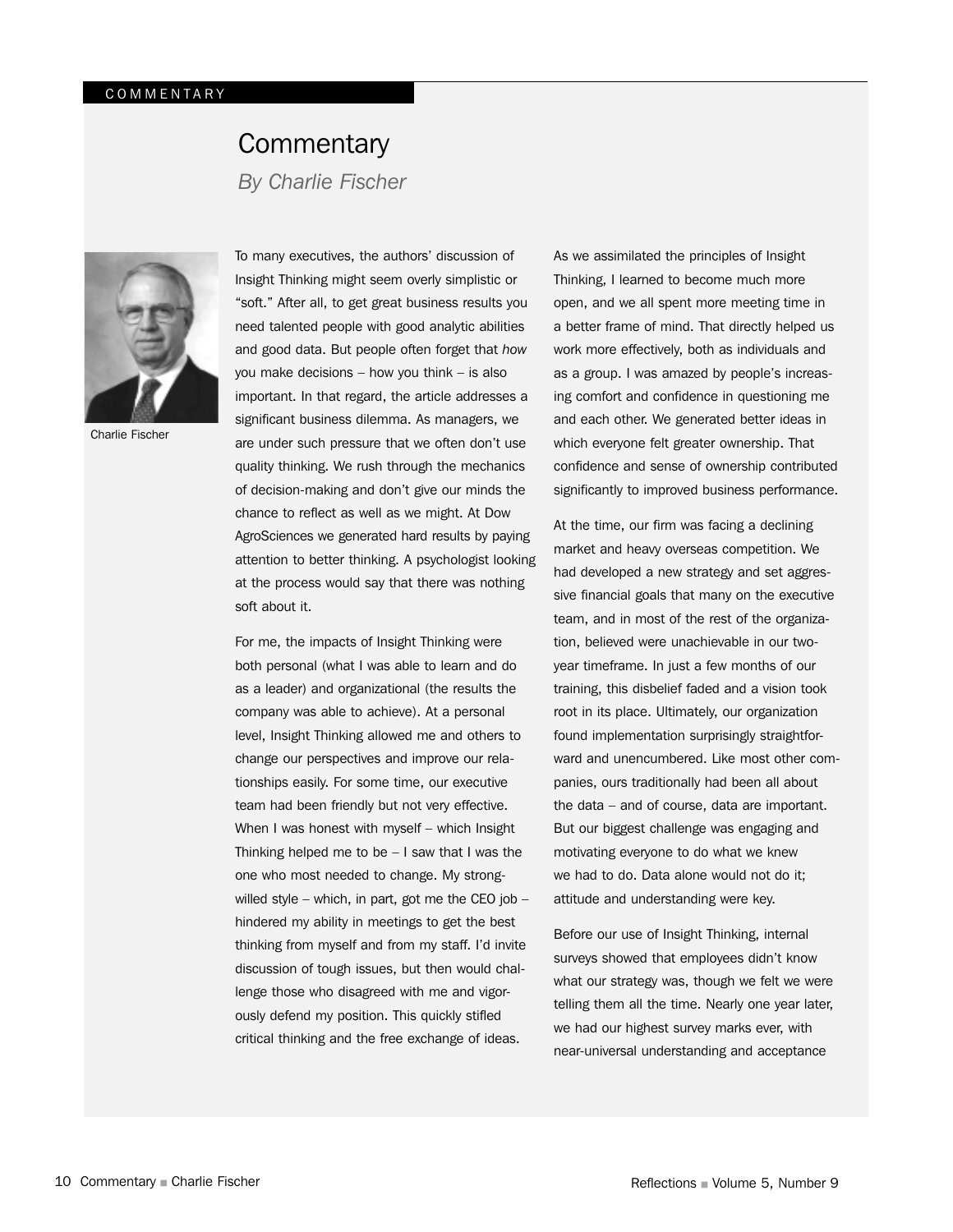of our strategy, despite the tough medicine of layoffs and restructuring that it entailed. I believe that this was a reflection of clearer thinking and more open exchange of ideas – both within the executive team and between the executives and their direct reports. Many other things also went right for us, but if we had not changed our way of thinking, we never would have met our goals. The firm ultimately achieved a \$300 million earnings increase (on \$3 billion of sales) – three times what was deemed "reasonable" two years earlier, and the best performance in the company's history. Learning how to access our best collective thinking and change our own behavior made those results possible.

### ABOUT THE AUTHOR

**Charlie Fischer** is the former president and chief executive officer of Dow AgroSciences, a global organization with \$3 billion in sales and more than 6,000 employees located in more than 50 countries. He retired in 2004, after 37 years of international service. Charlie has a BA in animal science from Texas A&M University and has held numerous leadership appointments in the US and global agriculture and biotechnology industries. *ACFischer@aol.com*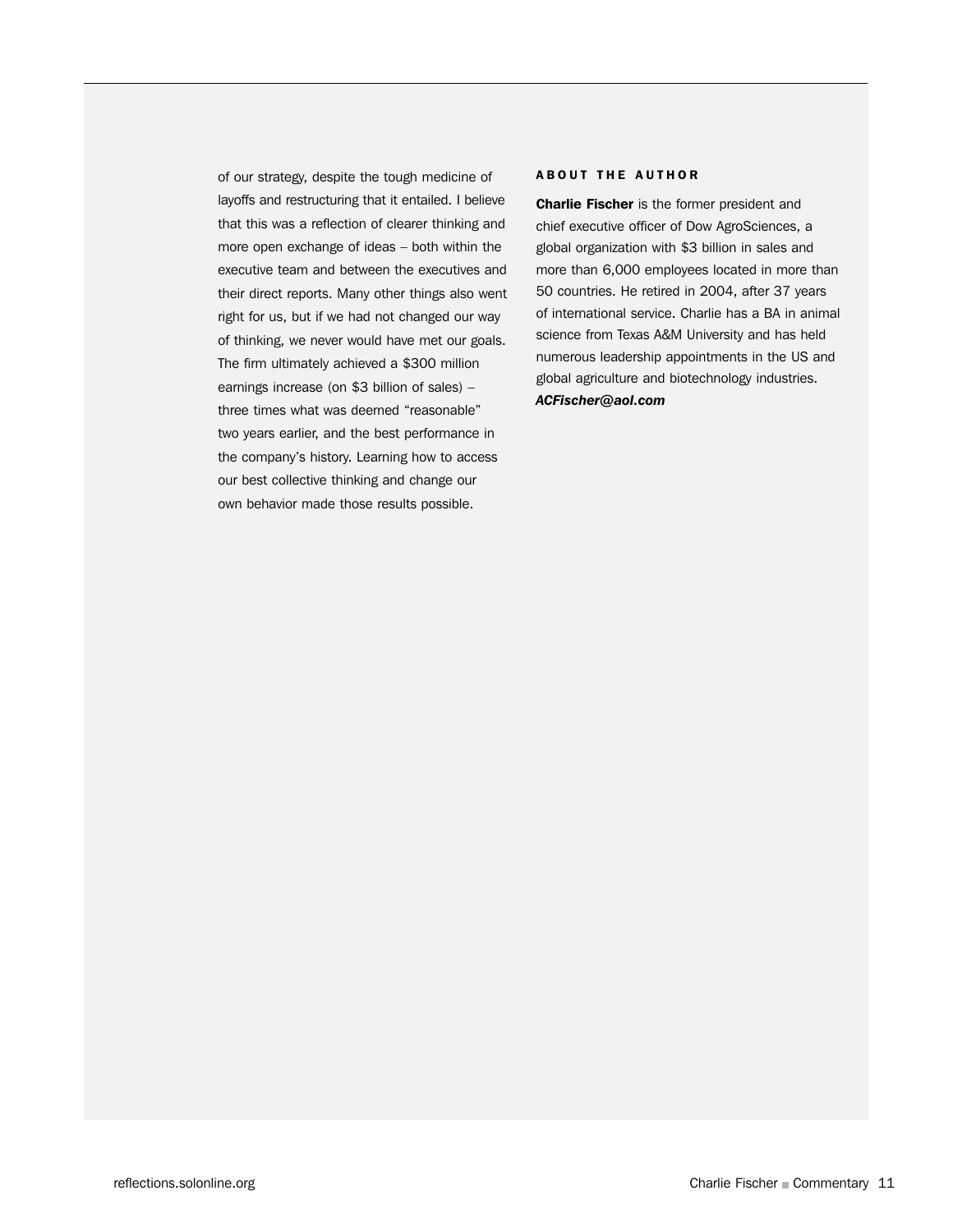# **Commentary**

*By Miguel Oliveira*



Miguel Oliveira

Robin Charbit and Charles Kiefer have addressed an essential but under-appreciated role of leaders – advancing the quality of their organization's thinking. If we are responsible for getting things done in effective and efficient ways, we have to be aware of, take into account, and try to improve our individual and collective thought processes. Thoughts lead to decisions, which in turn lead to results. Without clear, critical thinking, high quality results are very hard to achieve.

In doing their jobs, I believe leaders can draw on three fundamental resources: intelligence, creativity, and wisdom. I don't claim special gifts in any of these realms, but hopefully I have become wiser in life and in work, and especially in my dealings with people. That wisdom has come largely from trying to better understand each individual's feelings, motivations, and states of mind, and I've seen this work for my colleagues, as well.

Simple tools like Insight Thinking – those that help us engage with people, frame an issue, advance both our own and their thinking, and, ultimately, get things done – are powerful. Before Insight Thinking, I could only use metaphors, stories, and exercises to help people across a wide spectrum of backgrounds to address complex issues. For example, I have used an exercise in which people do a seemingly insurmountable task – tying a knot using just their left hand (if they're right handed) – to give them the experience of accomplishing more than they thought they could. Such experiences provided a simple but common language for problem solving. People in my company still

refer to one-handed knots as a short hand for unexpectedly high performance, even if they've forgotten the particular challenges I spoke about that day. As the authors suggest, it's possible to take a similar approach to thinking processes.

Once we become aware of our own and others' thinking and states of minds, we have a common language for discussing them and the resultant behaviors. That helps to overcome the thoughts that often impede shared understanding and action. Without such understanding, people often discount the influence that their own attitudes and beliefs have on outcomes, and put more emphasis on outside factors.

Another challenge as a leader is to create a shared vision and understanding of our purpose as an organization. This is a challenge in part because "vision" and "purpose" exist in the domain of thought. Through Insight Thinking, leaders can more easily help people connect with and believe in a shared vision. Once people see something for themselves they can accomplish almost anything.

### ABOUT THE AUTHOR

**Miguel Oliveira** is a vice president with The Solae Company (a soy protein ingredients joint-venture of Bunge and DuPont) with responsibility for Asia Pacific. He has a BS in chemical engineering and a PhD in food engineering and is a native of Brazil. *MOliveir@protein.com*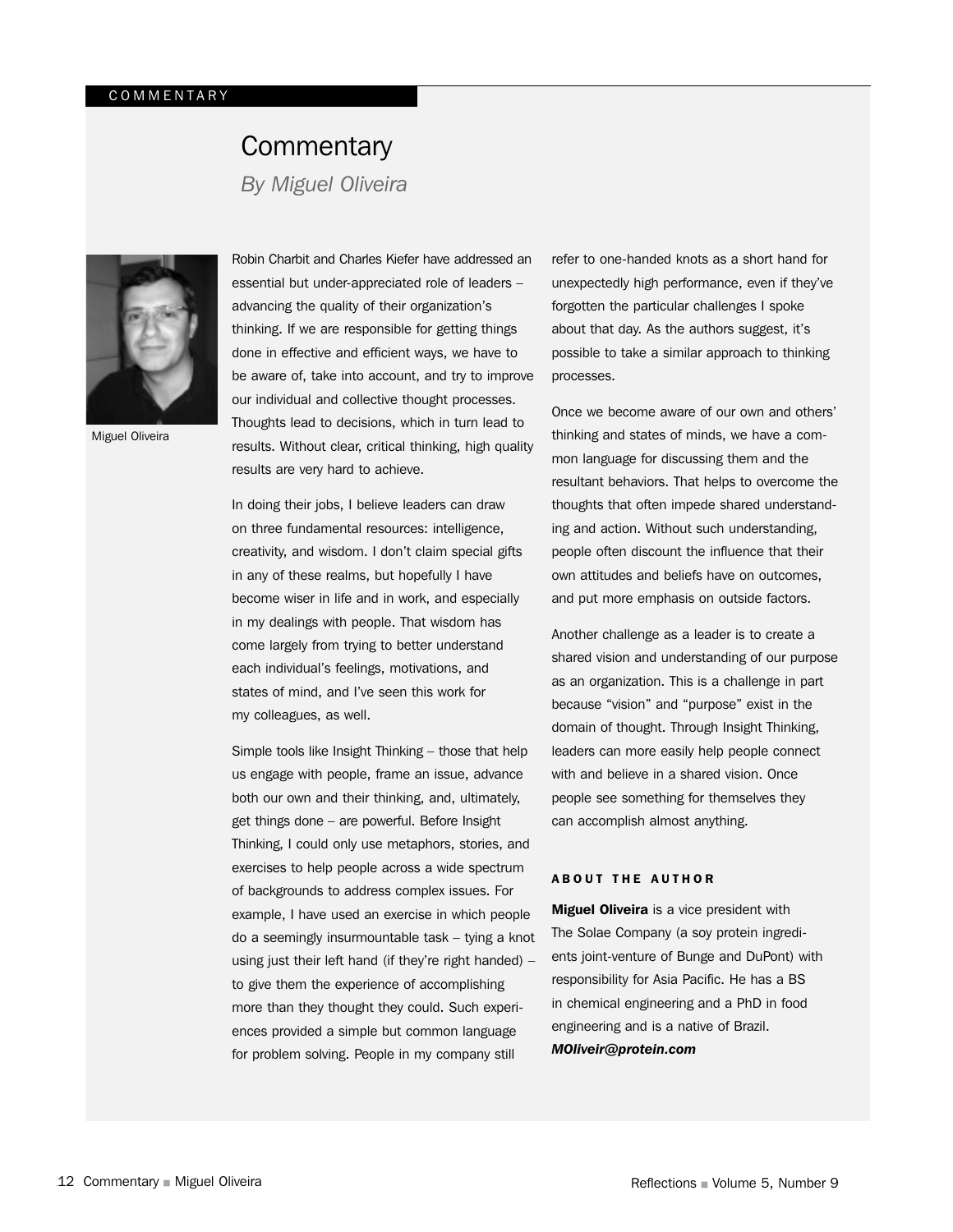# **Commentary**

*By C. Sherry Immediato*



C. Sherry Immediato

Having followed Charlie Kiefer's work in the area of Insight Thinking during the past seven years, I've become persuaded that the methods he and Robin Charbit are developing are an important foundation for generative thinking and action, and complement the tools that we generally associate with dialogue, productive conversation, and systems thinking. In addition, I think their approach to filling gaps in the practice of collective intelligence and wisdom offers a good developmental template. My comments on both the content and process of their research follow.

Do the Insight Thinking Methods (ITM) work? And are they really as easy to use as the authors say? Those who challenge their work often argue either that something is missing or that the results are a fluke and not reproducible. At the outset, I was in the camp of the critics. But my own experience and observation of others have caused me to re-examine two fundamental assumptions I had been making: (1) that good things consistently come only to those who work hard and (2) that people won't work hard enough to achieve good results (including good thinking) if the barometer for continuing to work is a good feeling. The clarity of the Insight Thinking principles has made it easier for me to identify those assumptions "at work" in my own thinking. As a consequence, I have noticed that my own principles, taken to the extreme, suggest that the impediments to Insight Thinking are natural, and maybe even desirable. But do I really want to argue that insecurity, frustration, disappointment, anger, worry, and fatigue should be sought out as ingredients in our work processes? Of course not. My most useful thought from working with the insight principles may be the recognition of the "natural" state which I have unconsciously accepted.

Becoming aware of our thinking often requires "slowing down." On a sunny summer day several weeks ago, traffic on one of Boston's perimeter highways came to a standstill when 100 or so cars suffered flat tires after encountering an enormous pothole. The cars eventually accumulated to create a physical barricade that forced oncoming drivers to slow down and notice the pothole before driving through it. As I listened to this unfold (on the radio traffic reports), I found myself drawing parallels between our driving habits and our thinking habits. As an observer of people in conversations and meetings, and of the unsatisfactory decisions and actions that result, I find myself frequently asking "What could they have been thinking?" And I notice that I am much more likely to ask the question about their thinking than about my own. Perhaps this is because disabled thinkers, unlike disabled drivers, are not physically compelled to "pull over to the side of the road" or "slow down to notice the potholes" before driving through them.

It may be useful to note that the consequence of continually driving a car through fields of small potholes (a.k.a. the streets of Boston)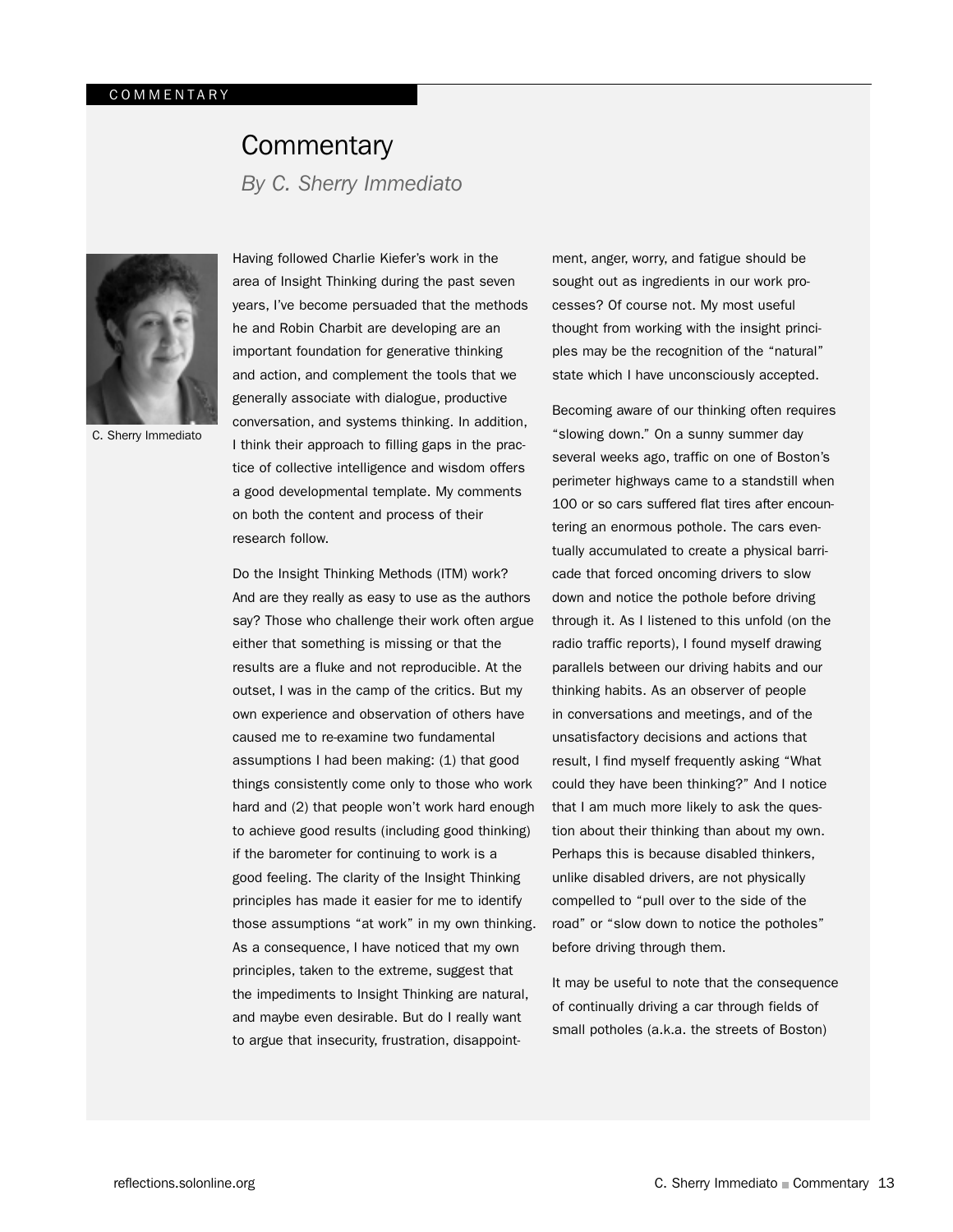is a set of wheels out of alignment. In the best case, this misalignment causes uneven, premature tire wear and lowered mileage performance. In the worst case, the car is also much more difficult to handle and can be an accident waiting to happen. If you had only the experience of driving an out-of-alignment car, you would assume the car's behavior was normal, even on a perfectly smooth road. As a Boston driver, I do forget what it's like to have wheels in perfect alignment. And though I'm a little embarrassed by it, I'm greatly relieved that I can recognize that I sometimes mindlessly accept low-level frustration, worry, disappointment, etc. as the "normal" context for my own thinking and action. This simple awareness has made it possible for me to remind myself of what I truly know to be a natural state for accessing generative thought. At a recent executive gather-ing, someone referred to this "remembering" as the desire and need "to take a breath to think." And then act. Perhaps ITM is just that simple to use.

While I am personally very enthusiastic about the content of the Insight Thinking work, I am even more excited by the authors' approach and how it could inspire other members of the SoL community. This article began as a report on the Insight Thinking "experiment" the authors have been conducting for the past two years. Though too much of their data is anecdotal and recorded too long after the fact to meet traditional standards of research, their overall approach is still very consistent with an action research (or applied learning) process that provides a good foundation for further study. A clear need is identified (decision-making disasters and a tendency to favor reactive thought processes), hypotheses

are stated, and experiments are conducted. The other commentaries provide evidence of experiments that range from the relatively local (a single team) to those that affect large numbers of people within an organization. Given the retrospective design, the authors have done what data collection they could by interviewing their clients some months after the intervention (which provides important data regarding duration of effects), have synthesized the data, and are now sharing them with their peers. Their straightforward discussion about the barriers to adoption of their methods provides a particularly interesting agenda for inquiry going forward. The methods and issues they posit are practically relevant to the work of Senge, Scharmer, Jaworski, and Flowers (on moving through the "U" process underlying deep learning and generative action) previously reported in *Reflections*.

I think Robin and Charlie are on to something. Their work may be the organizational equivalent of Herb Benson's seminal work on the "relaxation response."<sup>1</sup> Benson and others at the Harvard Medical School have nearly 30 years of data about the value for physical health of the link between mental and physical relaxation. Their early work was treated with skepticism and faced a similar refrain: "It can't be this easy." With the focus now shifted beyond the health of the mere individual to our collective intellectual, emotional, and psychological health, let's turn the question around – what if it is that easy? What if a larger reservoir of intelligence is easily available and accessible through a relatively low level of discipline? As an advocate for economy of means, I'm encouraged by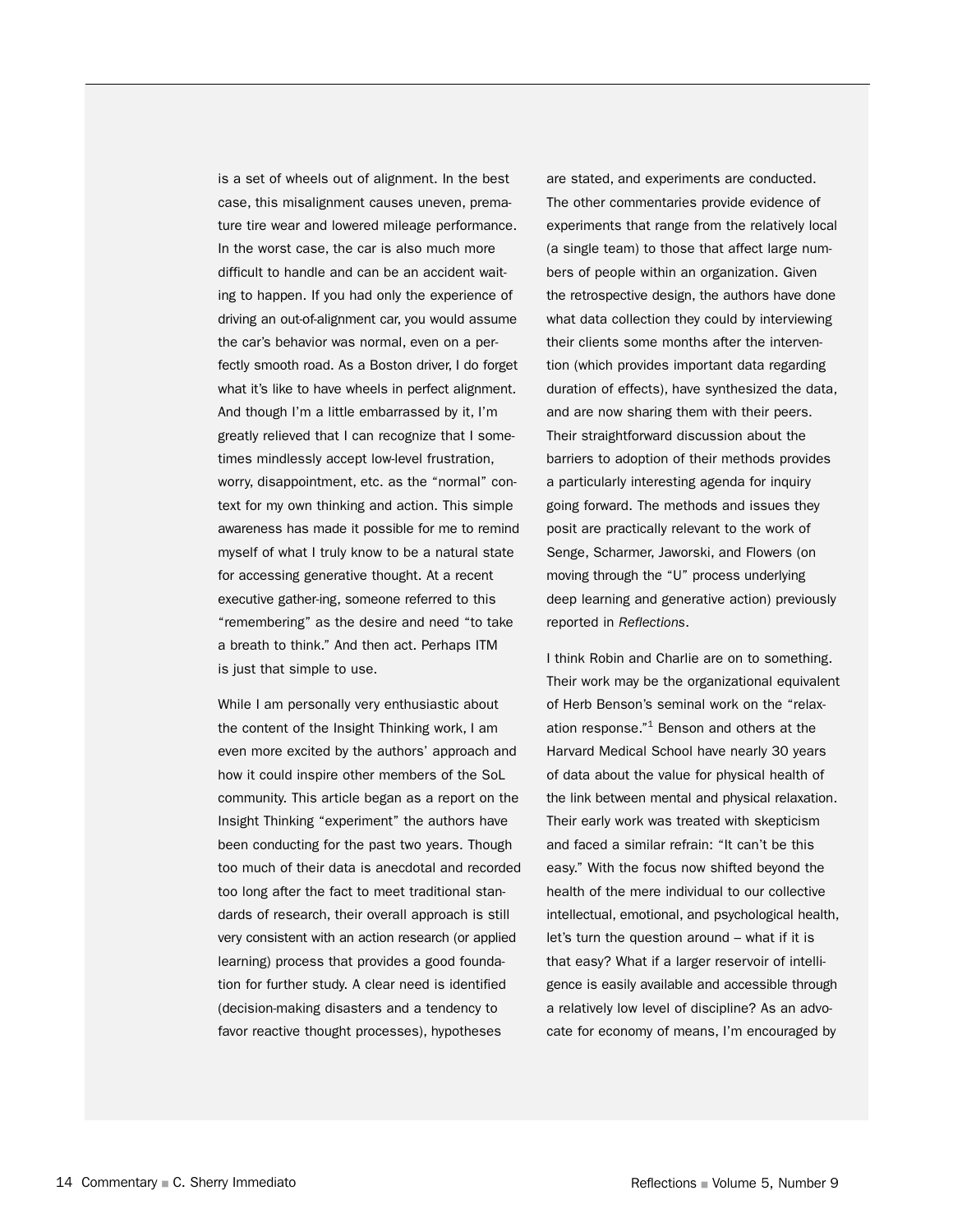the simplicity of the deep level of structure that the authors are directing us to consider. I look forward to future community contributions to Reflections that continue to connect the heart of organizational learning with the practices of daily life. Drive reflectively!

### Endnote

1 Herbert Benson and Miriam Z. Klipper, *The Relaxation Response* (New York: Harper, 1976).

ABOUT THE AUTHOR<br>
C. Sherry Immediato is managing director of<br>
the Society for Organizational Learning (SoL).<br>
She is an experienced consultant and manager<br>
who has worked for over 20 years in supporting<br>
individuals, team C. Sherry Immediato is managing director of the Society for Organizational Learning (SoL). She is an experienced consultant and manager who has worked for over 20 years in supporting individuals, teams, organizations, and communities in realizing their aspirations as simply as possible. Prior to turning her attention to the development of cross-organizational learning communities through her association with SoL, she founded Heaven & Earth Incorporated after working for Innovation Associates for 13 years. *immediato@solonline.org*